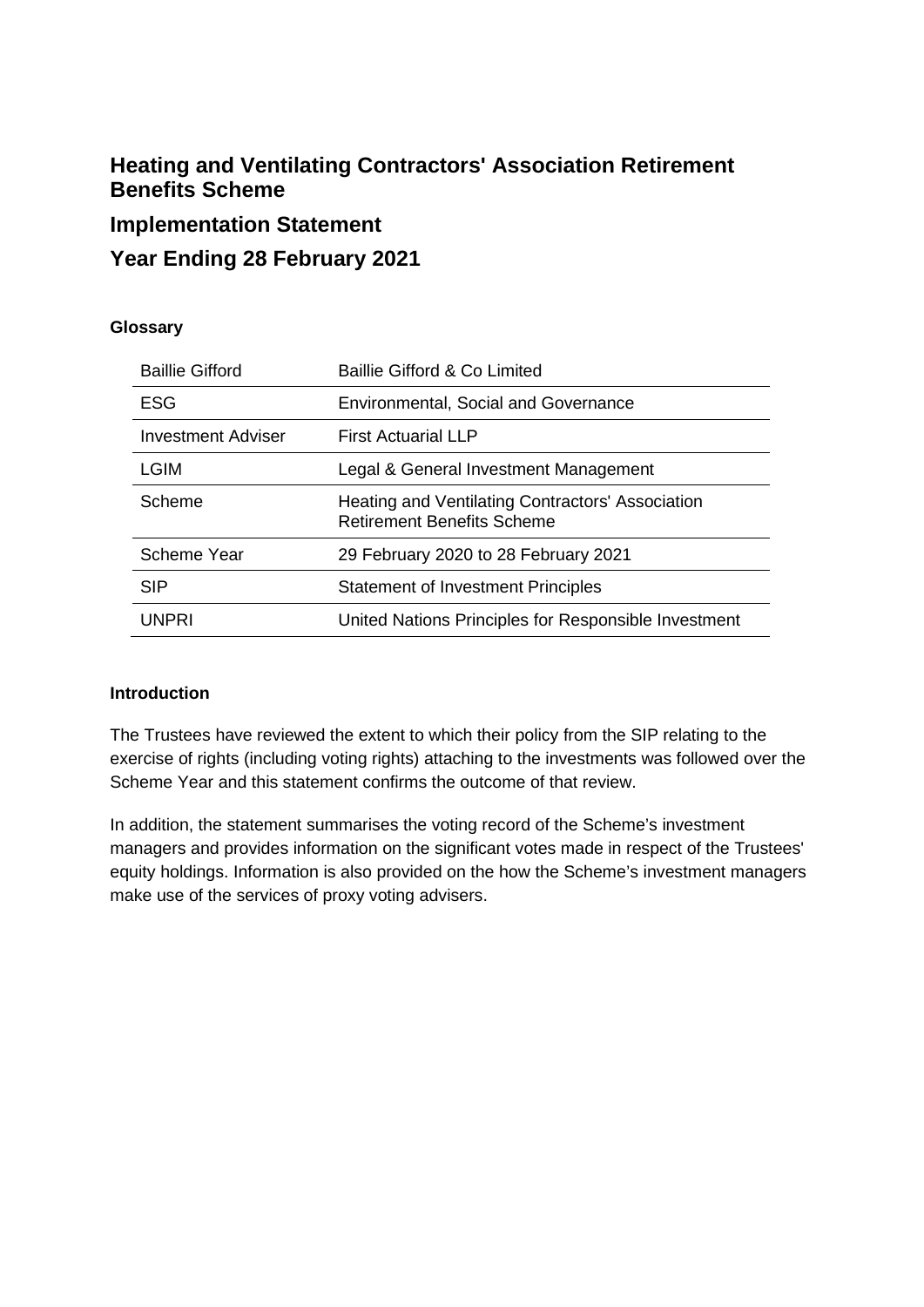### **Relevant Investments**

The Scheme's assets are invested in pooled funds and some of those funds include an allocation to equities. Where equities are held, the investment manager has the entitlement to vote.

At the end of the Scheme Year, the Scheme invested in the following funds which included an allocation to equities:

- Baillie Gifford Multi-Asset Growth Fund
- LGIM Diversified Fund

### **The Trustees' Policy Relating to the Exercise of Rights**

#### Summary of the Policy

The Trustees' policy in relation to the exercise of the rights (including voting rights) attaching to the investments is set out in the SIP. The SIP was updated during the Scheme Year to comply with new legislation which required additional information to be stated about the nature of the arrangements in place with the investment managers. Part of the new wording provided a more detailed explanation of the Trustees' policy relating to the exercise of rights.

A summary of the Trustees' policy is as follows:

- The Trustees believe that good stewardship can help create, and preserve, value for companies and markets as a whole and the Trustees wish to encourage best practice in terms of stewardship.
- The Trustees invest in pooled investment vehicles and therefore accept that ongoing engagement with the underlying companies (including the exercise of voting rights) will be determined by the investment managers' own policies on such matters.
- When selecting a pooled fund, the Trustees consider, amongst other things, the investment manager's policy in relation to the exercise of the rights (including voting rights) attaching to the investments held within the pooled fund.
- When considering the ongoing suitability of an investment manager, the Trustees (in conjunction with their Investment Adviser) will take account of any particular characteristics of that manager's engagement policy that are deemed to be financially material.
- The Trustees will normally select investment managers who are signatories to the UNPRI.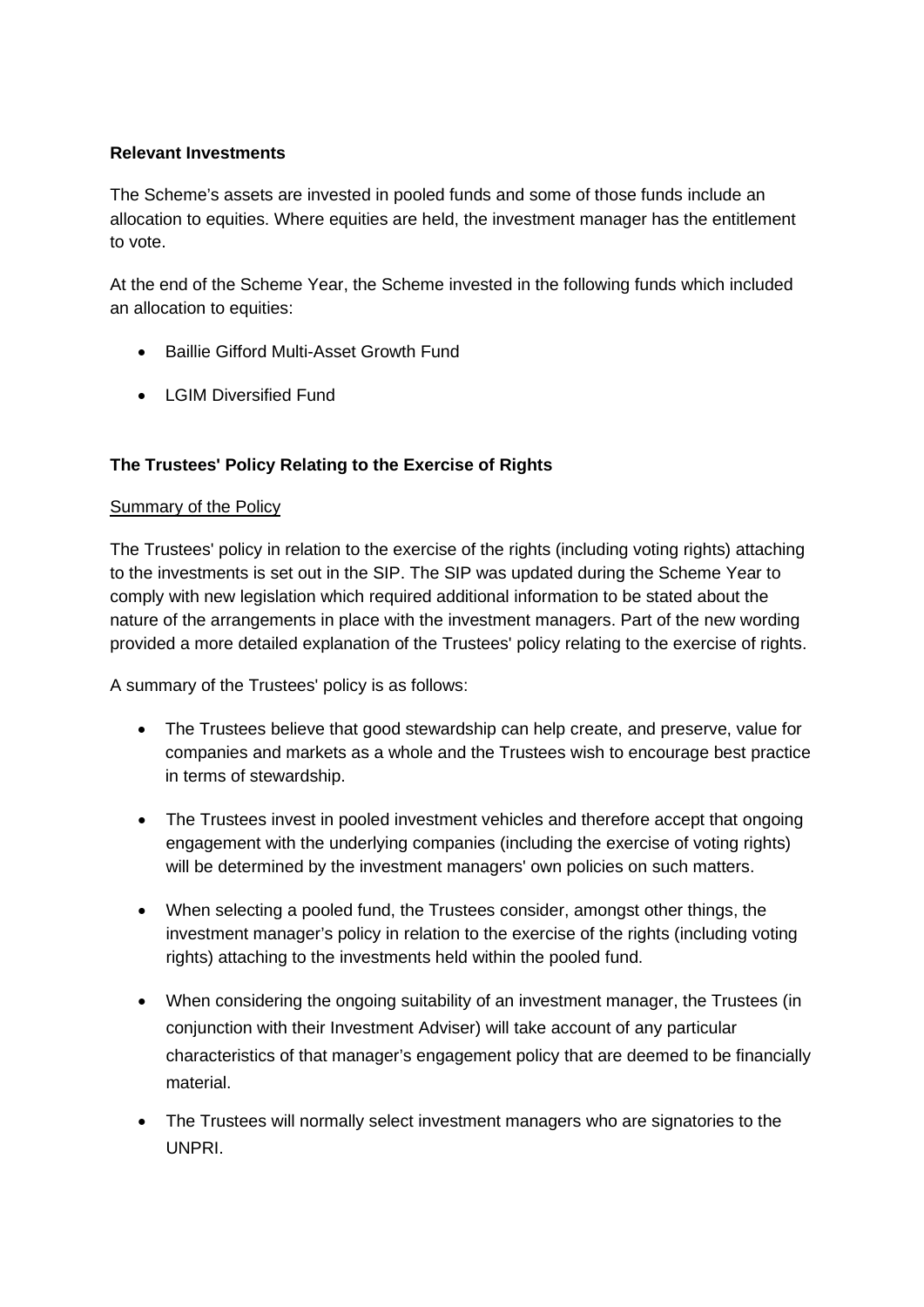• If it is identified that a fund's investment manager is not engaging with companies the Trustees may look to replace that fund. However, in the first instance, the Trustees would normally expect their Investment Adviser to raise the Trustees' concerns with the investment manager.

### Has the Policy Been Followed During the Scheme Year?

The Trustees' opinion is that their policy relating to the exercise of rights (including voting rights) attaching to the investments has been followed during the Scheme Year. In reaching this conclusion, the following points were taken into consideration:

- There has been no change to the Trustees' belief regarding the importance of good stewardship.
- The Scheme's invested assets remained invested in pooled funds over the period.
- The Trustees did not select any new funds during the period.
- Whilst the Trustees did not consider the voting records of the investment managers during the Scheme Year, that analysis has now been undertaken. The Trustees, in conjunction with their Investment Adviser, have considered the voting record of the investment managers over the year ending 31 December 2020\* as part of the work required to prepare this Implementation Statement. A summary of the key findings from that analysis is provided below.
- All investment managers used by the Scheme are UNPRI signatories.

\*Note the voting analysis was over the year ending 31 December 2020 because this was the most recent data available at the time of the analysis. The Trustees are satisfied that the analysis provides a fair representation of the investment managers' voting approach over the Scheme Year.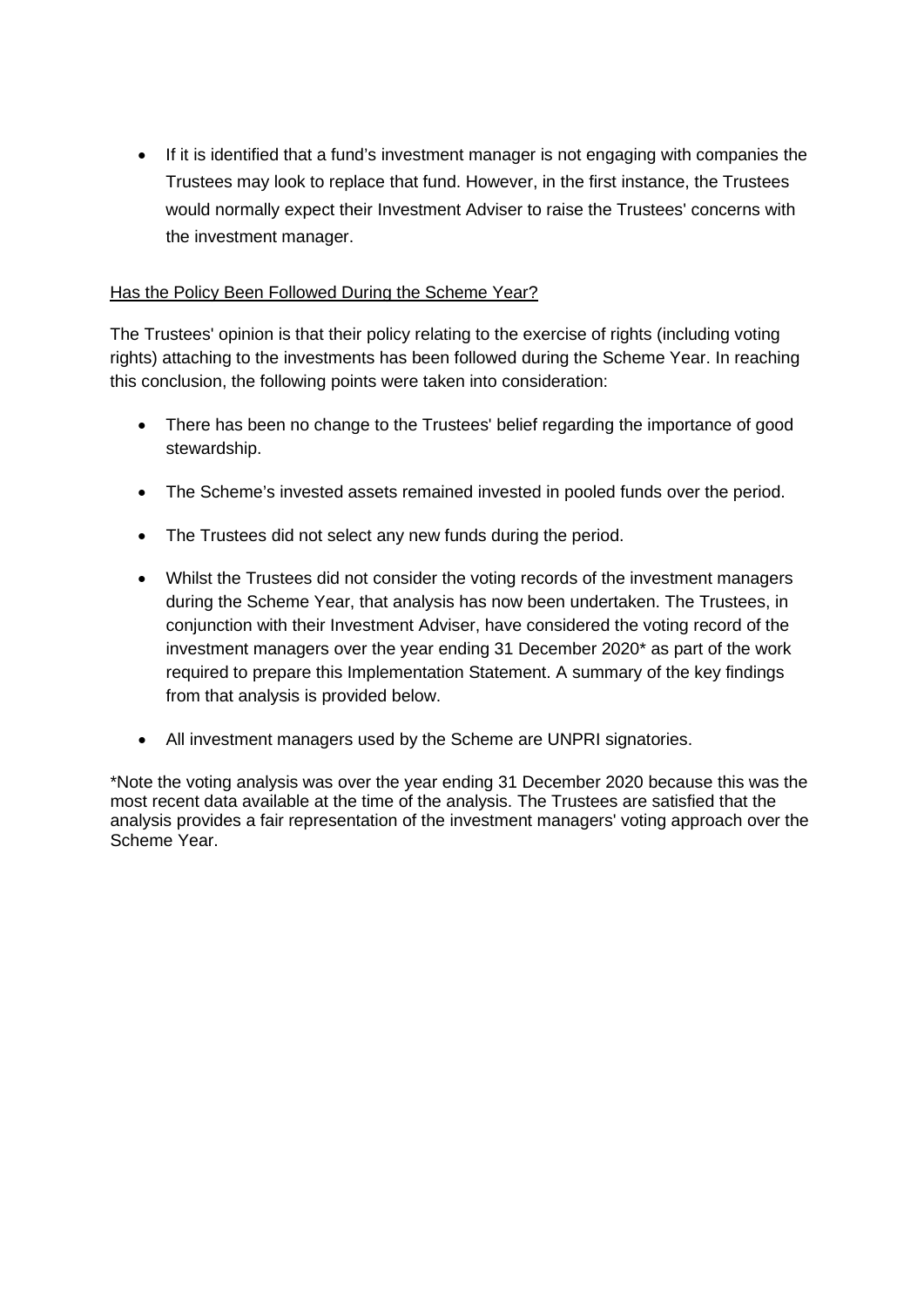### **The Investment Managers' Voting Record**

A summary of the investment managers' voting records is shown in the table below.

| <b>Investment Manager</b> |                        | <b>Split of votes:</b> |                |                            |  |
|---------------------------|------------------------|------------------------|----------------|----------------------------|--|
|                           | <b>Number of votes</b> | For                    | <b>Against</b> | Did not vote/<br>abstained |  |
| <b>Baillie Gifford</b>    | 13,603                 | 95%                    | 3%             | 2%                         |  |
| <b>LGIM</b>               | 66,242                 | 82%                    | 17%            | 1%                         |  |

*Notes* 

*These voting statistics are based on each manager's full voting record over the 12 months to 31 December 2020 rather than votes related solely to the funds held by the Scheme.*

### **Use of Proxy Voting Advisers**

| <b>Investment Manager</b> | Who is their<br>proxy voting<br>adviser? | How is the proxy voting adviser used?                                                                                   |
|---------------------------|------------------------------------------|-------------------------------------------------------------------------------------------------------------------------|
| <b>Baillie Gifford</b>    | No Proxy Voting<br>Adviser               | All done in-house, Manager aims to participate in all votes                                                             |
| LGIM                      | <b>ISS and IVIS</b>                      | ISS and IVIS provide research and ISS administer votes.<br>However, all voting is determined by guidelines set by LGIM. |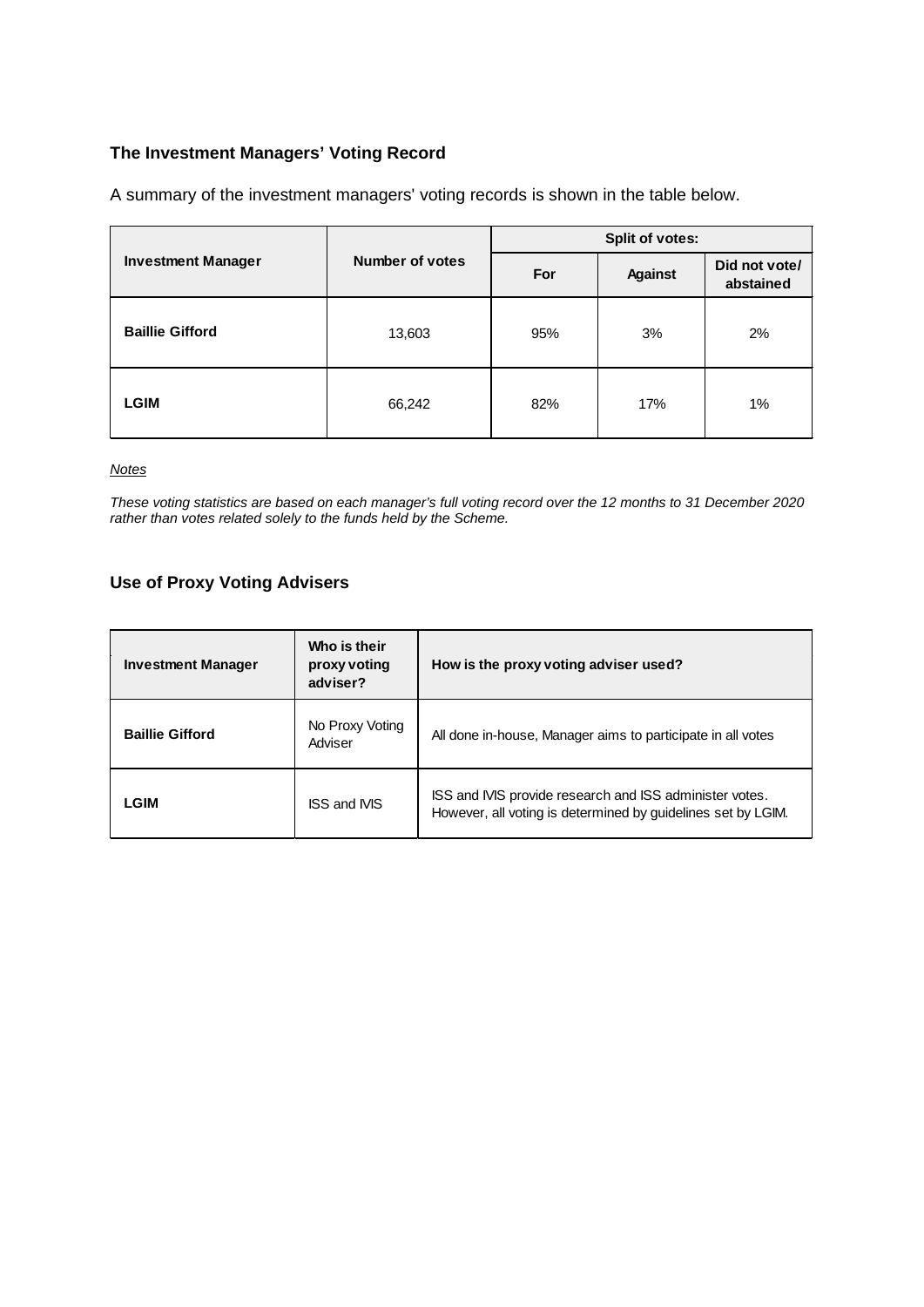### **The Investment Managers' Voting Behaviour**

The Trustees have reviewed the voting behaviour of the investment managers by considering the following:

- broad statistics of their voting records such as the percentage of votes cast for and against the recommendations of boards of directors (i.e. "with management" or "against management");
- the votes they cast in the year to 31 December 2020 on the most contested proposals in eight categories across the UK, the US and Europe;
- the investment managers' policies and statements on the subjects of stewardship, corporate governance and voting.

The Trustees have also compared the voting behaviour of the investment managers with their peers over the same period.

The Trustees' key observations are set out below.

### **Voting in Significant Votes**

Based on information provided by the Trustees' Investment Adviser, the Trustees have identified significant votes in eight separate categories. The Trustees consider votes to be more significant if they are closely contested. i.e. close to a 50:50 split for and against. A closely contested vote indicates that shareholders considered the matter to be significant enough that it should not be simply "waved through". In addition, in such a situation, the vote of an individual investment manager is likely to be more important in the context of the overall result.

The five most significant votes in each of the eight categories based on shares held by the Scheme's investment managers are listed in the Appendix. In addition, the Trustees considered each investment manager's overall voting record in significant votes (i.e. votes across all stocks not just the stocks held within the funds used by the Scheme).

### **Description of Voting Behaviour**

#### Baillie Gifford

Baillie Gifford tends to support director proposals, but this is consistent with its active management style – the manager has chosen to invest in companies so it is unsurprising it wishes to support their management.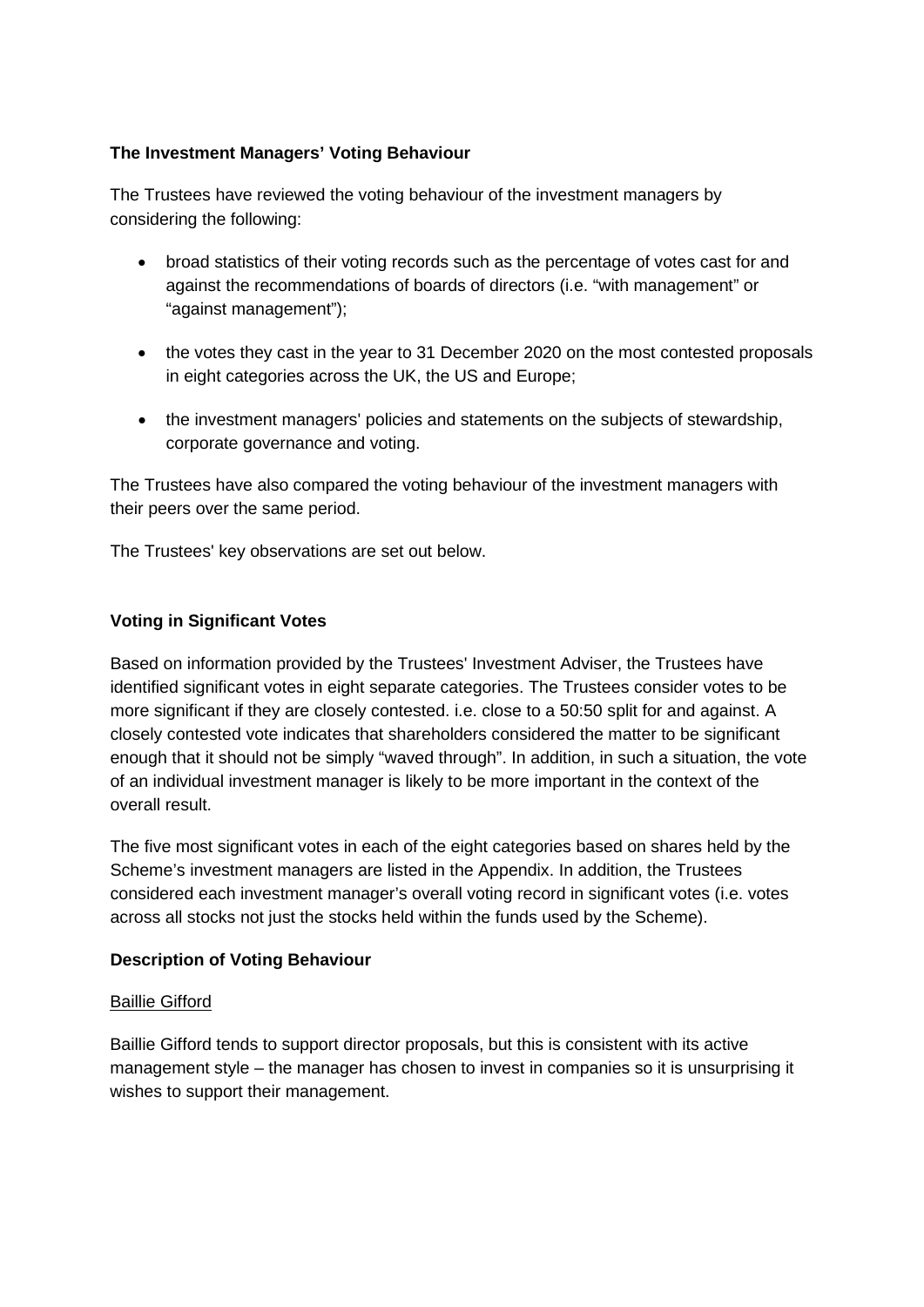Although Baillie Gifford tends to support management in director proposals, over the course of the Scheme year the investment manager has demonstrated a willingness to vote in favour of shareholder proposals (which typically means voting against management).

### LGIM

Relative to its peers, LGIM shows a higher tendency to vote against directors' proposals. The manager has also shown strong support for shareholders' proposals aimed at tackling a broad range of environmental and social issues.

The manager's voting policy is detailed and includes clear rationales and rules for when it will vote against directors' recommendations on a proposal.

LGIM voted against 17% of director proposals during the year and showed a tendency to do this in contentious votes. This suggests that LGIM is taking its stewardship responsibilities seriously.

### **Conclusions**

Based on the analysis undertaken, the Trustees have no concerns regarding the voting records of LGIM and Baillie Gifford.

The Trustees will keep the voting actions of the investment managers under review.

Approved on 27 September 2021 by the Trustees of the Heating and Ventilating Contractors' Association Retirement Benefits Scheme